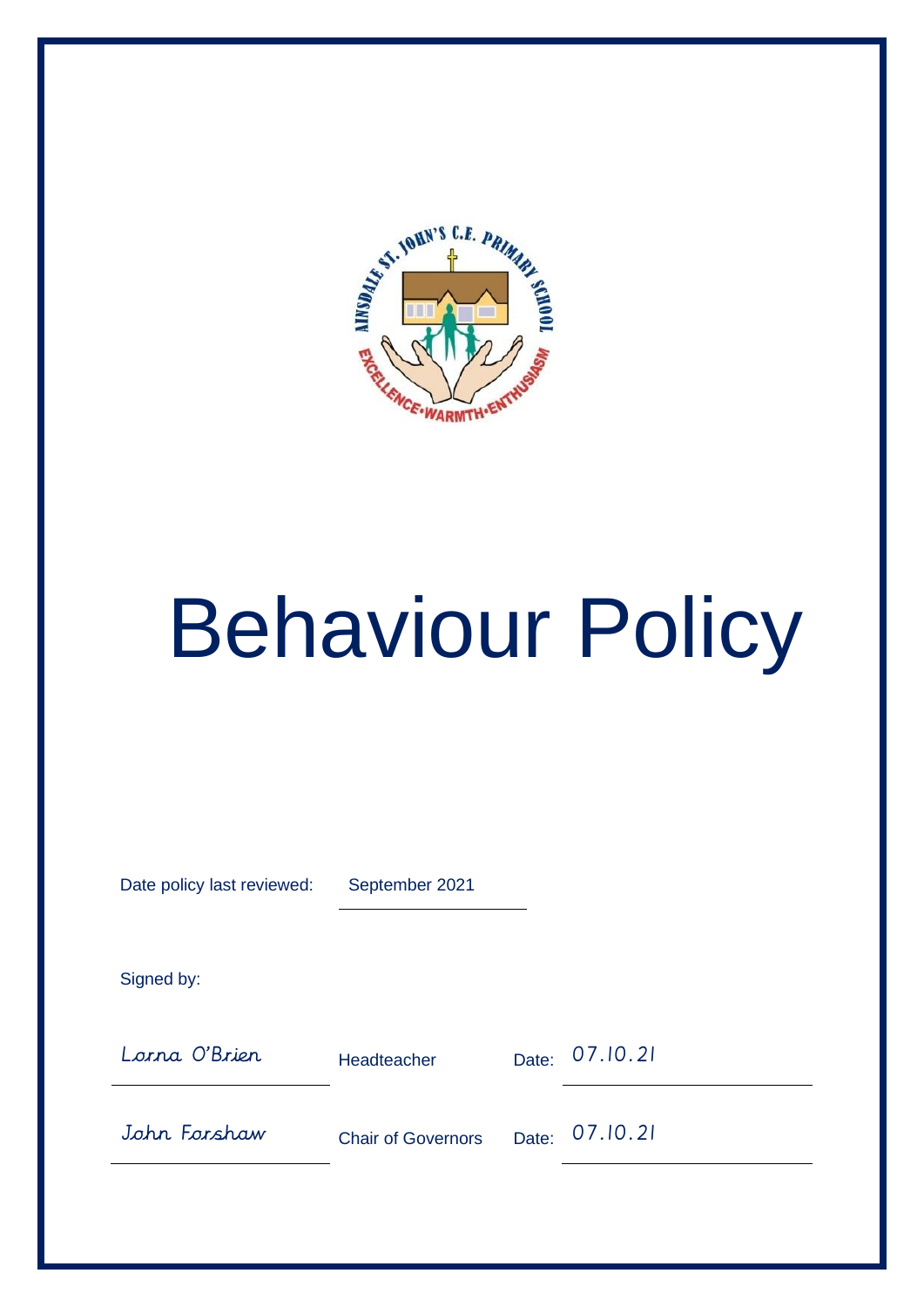At Ainsdale St John's C.E. Primary School, we are committed to providing rich and exciting learning experiences within an emotionally literate environment, which engage, challenge and meet the needs of all children, building their self-esteem and so increasing their motivation to learn.

This policy reflects the spirit of our school's Mission and Vision and Values Statements summarised as:

"This family is Ainsdale, St John's school, where pupils, parents, staff, governors and Church share a belief in giving everyone in our school community wings to fly, in a climate of Excellence, Warmth and Enthusiasm".

### **The Importance of good behaviour management for effective education**

In the context of a caring Christian community, it is important to create a supportive and challenging environment within which children can grow and reach their full potential. To achieve this, the whole school community should work in close partnership.

Ainsdale St John's recognises that a clear school behaviour policy, consistently and fairly applied, underpins effective education. Good discipline and standards of behaviour are key features of a successful school and facilitate effective teaching and learning. School staff, pupils and parents should all be clear of the high standards of behaviour expected of all pupils at all times.

A strong ethos, based on core Christian values, should foster discipline and mutual respect between pupils, staff and between staff and pupils. Ainsdale St John's acknowledges that a range of options and rewards is required to reinforce good behaviour as well as sanctions for those who do not comply with the behaviour policy.

### **How and why the policy was developed**

In line with making each person in our school community feel valued and respected, it became our primary aim to involve everyone in the making of this policy. This was achieved through staff insets, staff development times and discussion with school council children and governors. The policy was developed to ensure that all members of our school feel happy, safe and secure.

To support all of our members of the school community, we wanted our behaviour policy to be clear to everyone and easily understood by staff, parents and children. We wanted to ensure that we developed a behaviour policy that was consistently applied throughout the whole school and reflected our Core Christian values.

### **Aims**

The school's aims are to:

- To promote high standards of behaviour through our Christian Values of Forgiveness, Perseverance, Thankfulness, Friendship, Hope, Trust and Respect which are all underpinned by Love.
- To teach, through the school curriculum and collective worship, these Christian values and attitudes through an atmosphere of mutual respect.
- To encourage children to understand right and wrong through teaching of a set of rules called our 'Christian Value Promises' which encompass all areas of school life: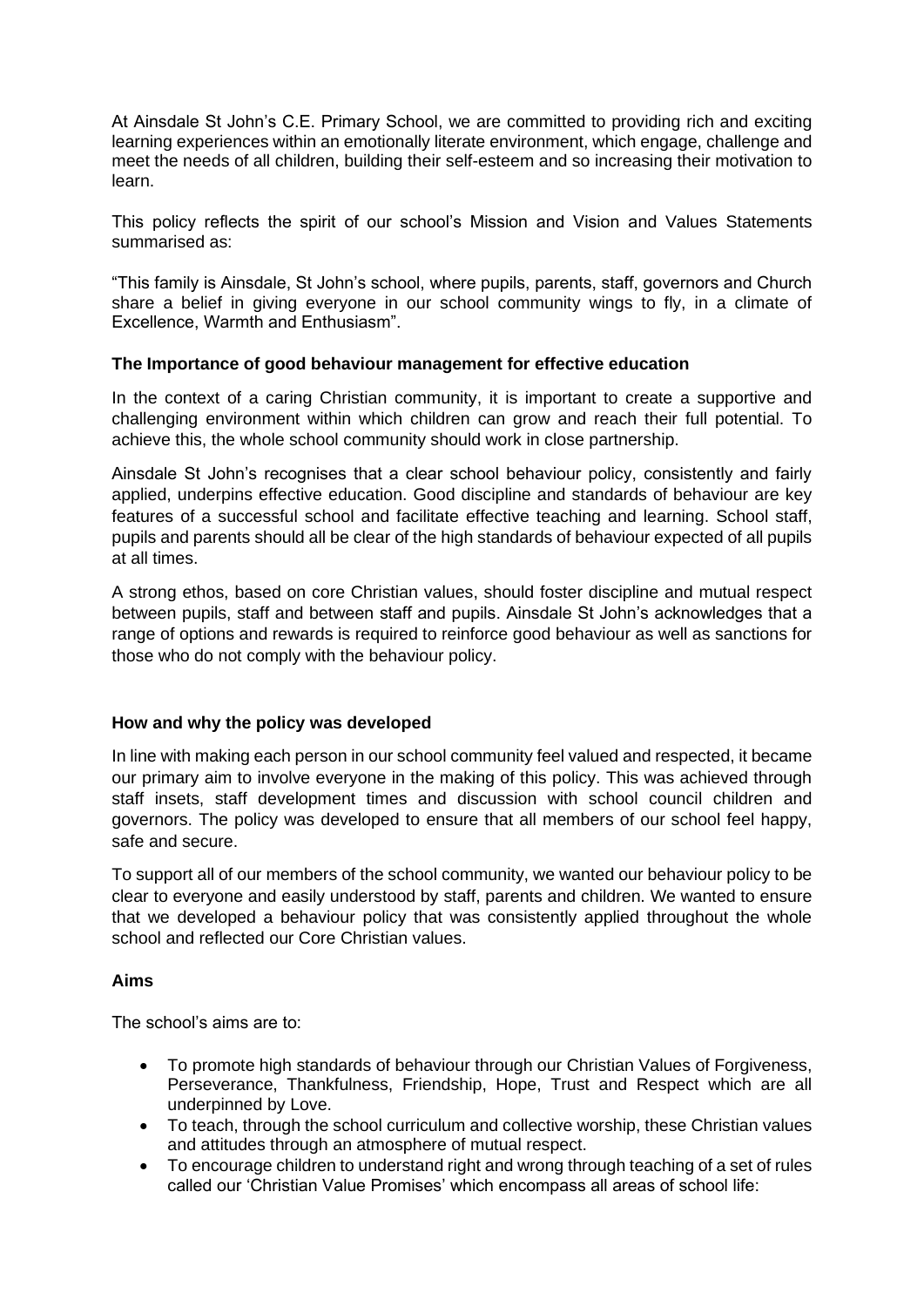- *We are ready, steady organised for the day ahead.*
- *We grow our minds and never say no to having a go.*
- *We treat others the way we want to be treated.*
- *We listen first time and give respect to all.*
- *We take the time to hold a door, we take the time to say thank you.*
- *Our mouths say the truth and our hearts forgive.*
- *If we find a bin, we drop it in.*
- *We walk quietly on the left, one behind the other.*
- *We say no to rough stuff, kindness is our goal.*
- *We know we can make good things happen.*
- To encourage increasing independence and self-discipline so that each child learns to accept responsibility for his/her own behaviour and is given time to reflect on their choices.
- To provide a framework of expectations of behaviour within the school community.
- To provide strategies for children to access support to achieve positive behaviour.
- To provide a clear structure for rewards and sanctions to manage behaviour consistently across the school.
- To encourage a shared responsibility between home and school for the positive management and modelling of good behaviour.
- To encourage all staff to act as a role model to exhibit and expect high standards of behaviour through the guidance of our school rules, to positively encourage children to do their best, to take an interest in the children as individuals and to have positive relations with other members of staff.

# **Positive Behaviour and Praise**

At Ainsdale St John's CE Primary School, we believe children need a positive and supportive ethos to encourage them to thrive, therefore all staff give verbal or written praise as often as possible. Our policy is one of creating positive relationships between all members of the school community, where endeavours are seen to be valued. We seek to recognise those children who consistently follow our school rules and keep our school values. As well as modelling good behaviour, teachers and all adults working within the school actively encourage and praise positive caring behaviour which in turn helps to promote a happy and secure school environment. Children are also, within class circle time or school council meetings, given opportunities to support each other in this process of personal growth and learning. Alongside the verbal praise given when good behaviour and positive values are observed or reported, teachers will celebrate such noteworthy behaviour across classes with significant adults in the child's life. This can include the Headteacher, Deputy Headteacher, other teachers, teaching assistants, welfare staff and parents/carers

### **The Reward System**

- Each week, during a celebration worship, the Deputy Headteacher will present a certificate to a child from each class who has been identified by their teacher for displaying one or more of the Christian Value promises.
- Each child will also be given the opportunity to receive a good behaviour point each day for striving to keep our school promises. This will automatically be given at the end of the day if there have been no sanctions or moves into a different behaviour zone. A child may also be awarded extra points for exceptional behavioural efforts too. The points will be added together throughout the year and rewards will be given as follows: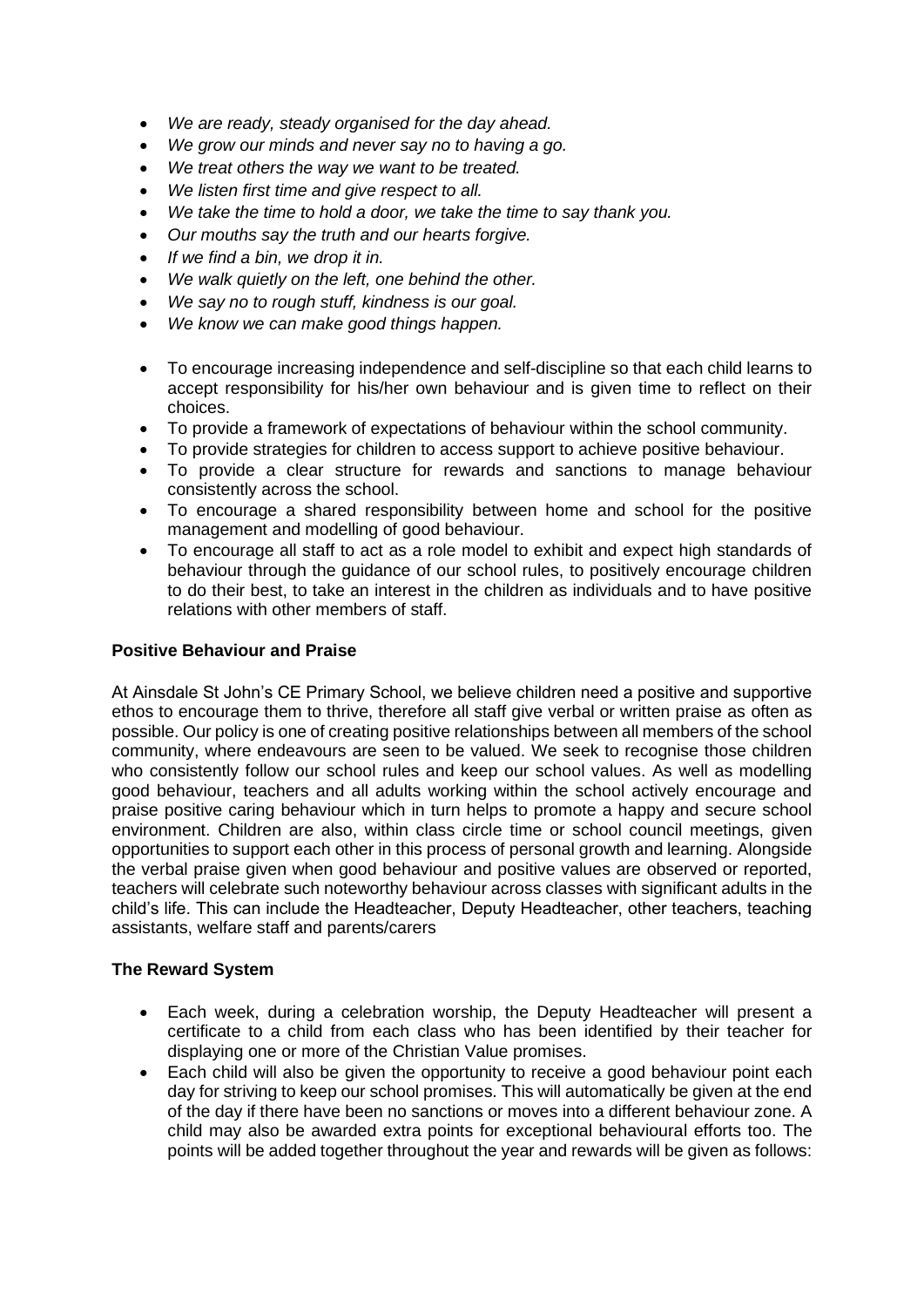- *60 points = Bronze certificate and prize*
- *120 points = Silver certificate and prize*
- *180 points = Gold certificate and prize*
- When a child has earned enough good behaviour points, he/she will be rewarded with their special certificate and prize in celebration worship and this will also be shared through a newsletter to parents.
- It is possible that a child could receive all their bronze, silver and gold levels during the same academic year if they have shown exceptional behaviour as well as good attendance. All children are encouraged to strive for this.

# **Other Positive Reinforcements**

- All teachers use the electronic 'dojo system' to reward individuals in class.
- All staff reward good behaviour and work in a variety of other ways including certificates, praise cards, stickers, table points and class prizes etc. Messages home to parents are encouraged.
- Golden Time minutes are awarded to groups or individuals for the whole class. Each class are to receive their Golden Time on a weekly basis. During this special time, children enjoy activities chosen by themselves and agreed with their teachers.
- Opportunities for children's views to be heard via class circle time and school council meetings.
- Positive play environment through staff, Play Leaders, buddies and resources to create as wide a range as possible of positive play experiences. Occasionally, extra playtime itself is used as a reward for good behaviour.
- Golden Tickets are awarded throughout the week by the Headteacher and Deputy Headteacher for exceptional behaviour around school, in the dinner hall, playground and during worship. The class who receive the most golden tickets at the end of each week will receive a class reward by their class teacher.
- Sending a child to another class, subject leader, headteacher/deputy headteacher for positive reasons e.g. working well in a lesson or showing showed perseverance.

# **Classroom Behaviour**

Teacher expectations of behaviour for a specific class will be established and agreed with the children on entering the class at the beginning of the year and will be clearly displayed for the children and adults to refer to. These expectations will continue to be expressed and expected, positively modelled and praised throughout the academic year. The School Christian Value Promises should be used as a basis for the class rules.

# **Playground Behaviour and Lunchtime Supervision**

We believe that it is important for children to exercise, relax and socialise in a safe environment where Christian values are displayed. Welfare staff operate under the same whole school rewards and sanctions system. If time out is given, it must be in a location where the teacher is able to supervise. In the infants, time out should involve holding the hand of the teacher. Persistent misbehaviour will involve the loss of the whole playtime. Serious incidents should be reported to the Headteacher or Deputy Headteacher. There is close liaison between teachers and welfare staff to ensure consistency of the schools' graduated response.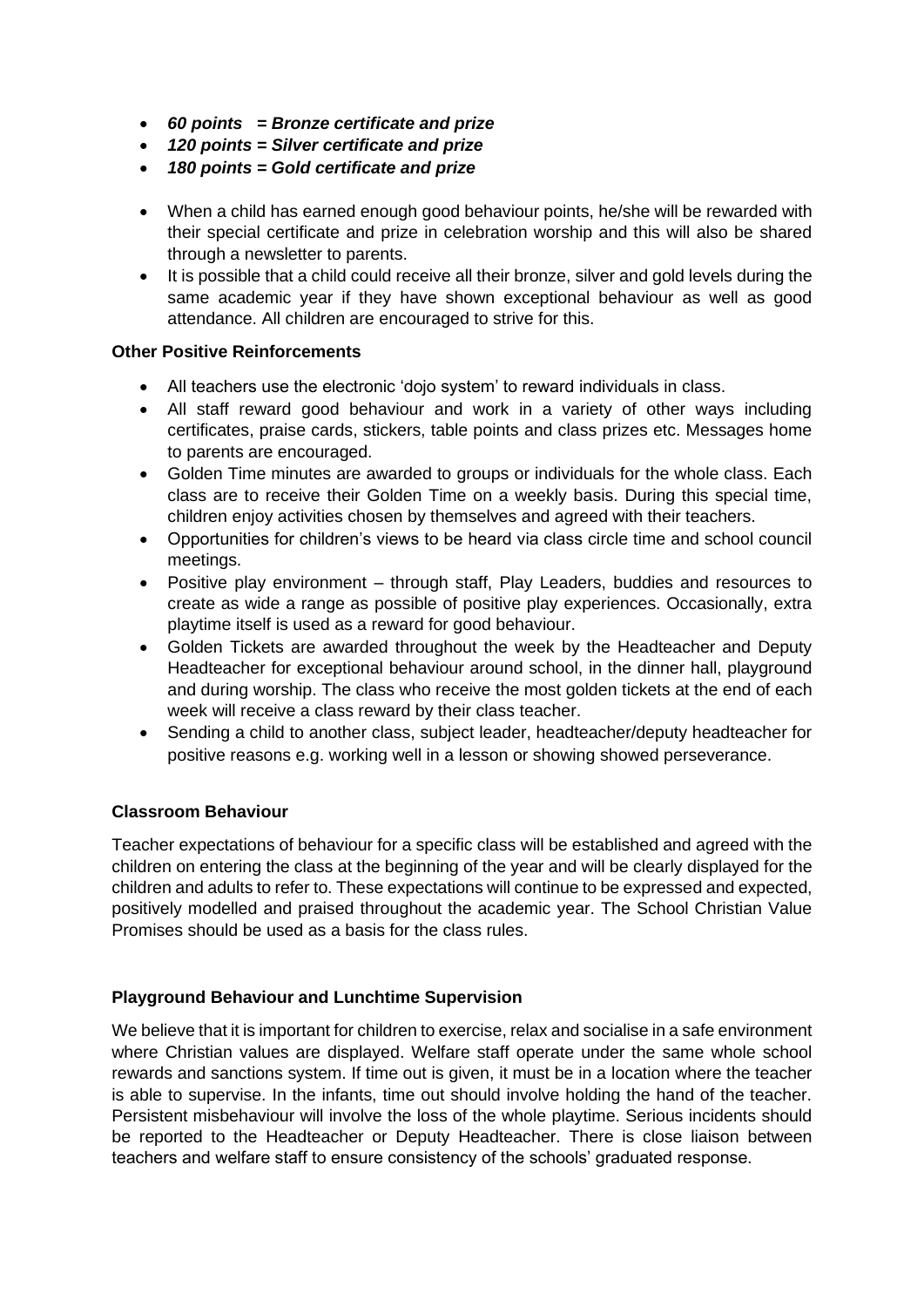# **A Graduated Response to Sanctions**

Despite focussing on the positive sides of behaviour management, we recognise that there will be times when a clear procedure for managing unacceptable behaviour will be required. Children are made aware that they are responsible for their actions and that it is their choice to break a Christian Value Promise. They will understand that such choices will have consequences and lead to sanctions. Children will be made aware that these sanctions are for the behaviour and not the child. This is done within the Christian values of forgiveness and repentance through verbal/written letters of apology.

Sanctions such as loss of breaktime/golden time, repeating work, learning in another class/Headteacher's room may be used as appropriate. A behaviour incident should be recorded in the class pastoral care file.

The Behaviour Procedures at the end of this policy set out clearly the procedures to be followed by all staff when dealing with any incidents of poor behaviour.

Every child will begin each day in Level 1: The Green Zone. If a child breaks a Christian Value Promise, staff should give the child a verbal warning for the negative behaviour and a reminder of the related school rule for the required. A warning that more of the same behaviour will result in them moving zones should also be given. If a child continues to produce more negative behaviour then the child's name will be moved to a different zone and a sanction will be given. If the child's behaviour does not improve then he/she will be moved down a further zone.

If the behaviour is very serious then a child may be placed immediately in level 3/ level 4 zone. Major breaches of discipline including physical assault, deliberate damage to property and stealing will involve the headteacher or deputy headteacher. If the problem is severe or recurring then fixed term exclusion procedures will be implemented after consultation with the governing body. A very serious incident may result in the child being taken home straight away.

# **Code of Conduct**

This code of conduct, which can be found at the end of this document, has been formulated with the safety and wellbeing of the children in mind and to enable the school to function efficiently as a place of learning and mutual respect. It shows what is expected from all members of the school community and clearly explains what our Core Christian Values look like in action throughout the school.

### **Children with additional/complex behavioural, social and emotional needs**

Children with additional needs will benefit from the clear expectations, structures and systems within this policy and will be expected to keep our Christian Value Promises whilst being rewarded/sanctioned appropriately.

However, at certain times, certain children may well need additional support to manage their behaviour, and robust arrangements to support their personal and social development. As an inclusive, supportive school, we aim to differentiate for all pupils. This includes those with specific behavioural, social or emotional difficulties, or identified disabilities such as autistic spectrum disorders (ASD).

Reasonable adjustments would include modifications to the curriculum and its delivery, additional levels of adult support, specific interventions to address the challenges that the child is facing. Such variations and adjustments will be supported by the use of an individual support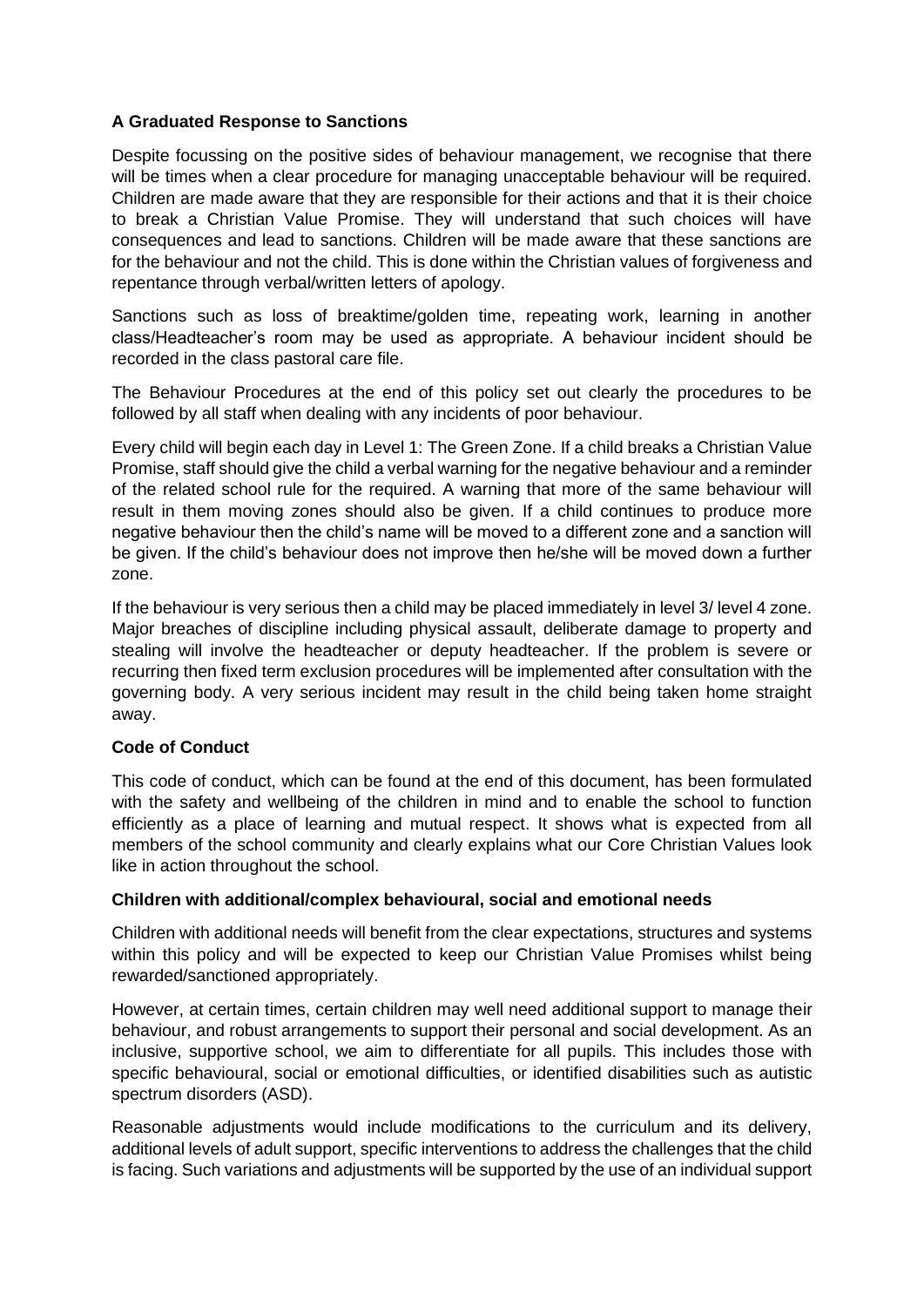plan and in most cases a multi-agency approach will be required. Depending on the nature and origins of the difficulties that any given child faces, adjustments and additional support may well be required for an "intense" period then gradually reduced over time or it may be necessary for the adjustments/support to be ongoing.

# **Responsibility and Parental Partnership**

It is important to keep parents informed of the behaviour of their children. This can be done in many ways including:

- talking directly to parents at the end of the day
- having a communication book when appropriate
- parents' evenings
- teacher/support staff sending home a report book and parents acknowledging daily
- inviting parents in for a discussion

We recognise that it is important to remember positive behaviour as well as negative behaviour in any communication with parents.

Parents can help by

- recognising that an effective school behaviour policy requires close partnership between teachers, teaching assistants and children.
- discussing the Christian Value Promises with their child, emphasising their support of them and assisting when possible with their reinforcement.
- attending parents' evenings.
- being aware that all staff deal with behaviour problems patiently, fairly and consistently.
- agreeing to support the school through the home school agreement.

# **Use of Reasonable Force**

It is possible that a pupil behaves in a way that is judged to be unsafe either to themselves or others. In such incidences, according to Department for Education guidance, Ainsdale St John's agrees to:

- remove disruptive children from the classroom where they have refused to follow an instruction to do so
- prevent a pupil behaving in a way that disrupts a school event or a school trip or visit
- prevent a pupil leaving the classroom where allowing the pupil to leave would risk their safety or lead to behaviour that disrupts the behaviour of others
- prevent a pupil from attacking a member of staff or another pupil, or to stop a fight in the playground
- restrain a pupil at risk of harming themselves through physical outbursts.

Any such incident will be documented and parents informed.